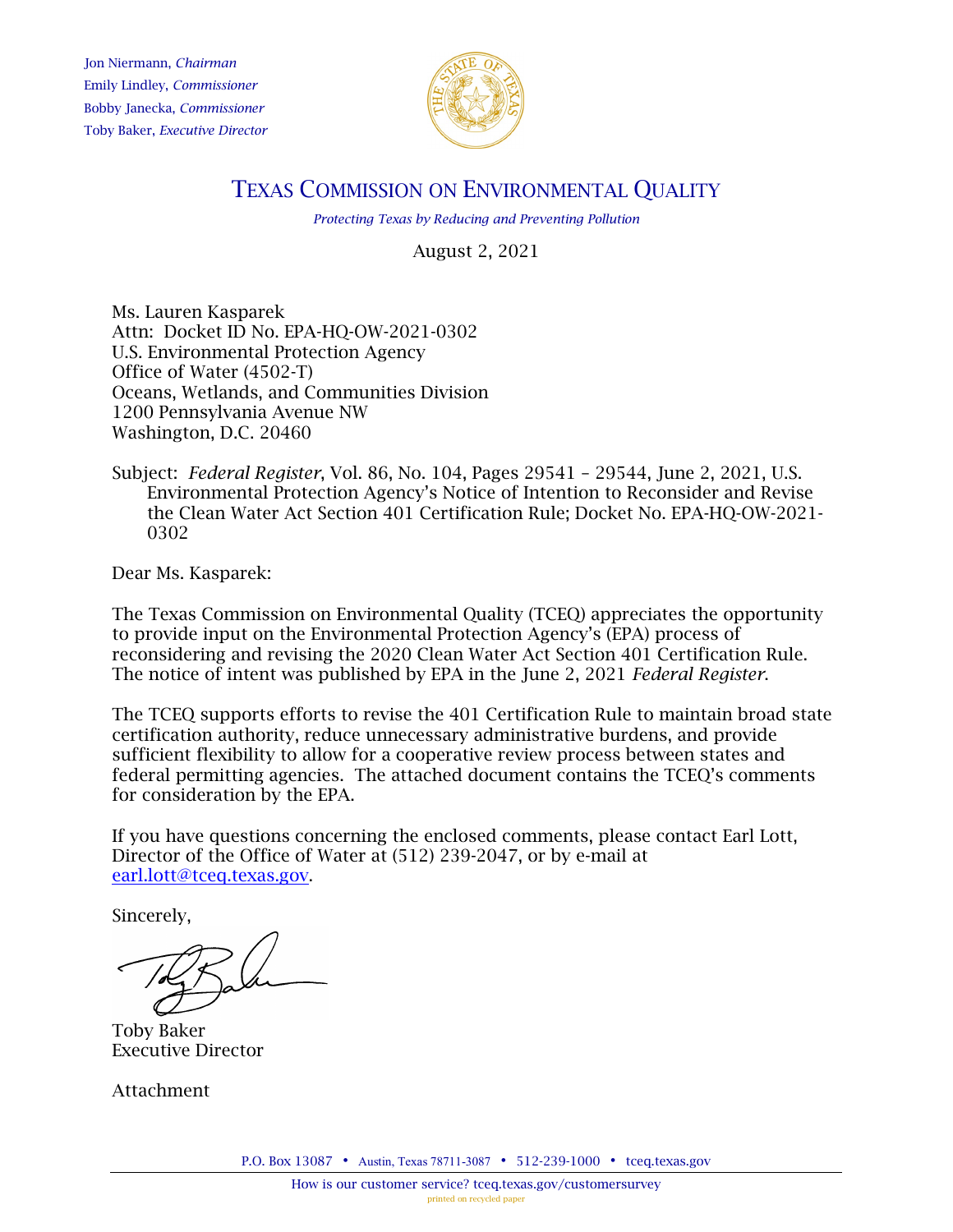## Texas Commission on Environmental Quality (TCEQ) Comments on EPA's Intent to Revise the 2020 Clean Water Act (CWA) Section 401 Certification Rule (40 CFR Part 121)

# Docket ID Number EPA-HQ-OW-2021-0302

## **Background**

Through the June 2, 2021 publication of the Notice of Intention to Reconsider and Revise the Clean Water Act Section 401 Certification Rule (Notice), the U.S. Environmental Protection Agency (EPA) is seeking public and stakeholder comment on its intention to review and revise the 2020 Clean Water Act Section 401 Certification rule. The Texas Commission on Environmental Quality (TCEQ) offers the following comments organized by the topics identified in the Notice.

## 1. Pre-filing meeting requests. The rule requires project proponents to submit a ''pre-filing meeting request'' to certifying authorities at least 30 days prior to submitting a certification request. (40 CFR 121.4)

While the TCEQ encourages early coordination with 401 applicants, the pre-filing meeting request (PMR) requirement increases the regulatory burden on both applicants and the certifying authority. The requirement essentially adds 30 days to the certification review process, which can be excessive for projects with minimal impacts. The requirement also burdens TCEQ with having to track the receipt of PMRs and then ensure the passage of 30 days before the applicant submits their certification request. Since the 2020 certification rule became effective, the TCEQ has not yet identified a need to hold a pre-filing meeting and any potential utility of the PRM requirement is far outweighed by the delay and burden this requirement causes. The TCEQ recommends removal of the PMR requirement in a revised rule, or that pre-filing coordination between the applicant and the certifying authority is encouraged yet optional.

# 2. Certification request. The rule defines a certification request as ''a written, signed, and dated communication that satisfies the requirements of [section] 121.5(b) or (c).'' (40 CFR 121.5)

The certification request (CR) requirement has also caused unnecessary difficulties in TCEQ's certification process. Because CRs must be submitted by the applicant at least 30 days after the PMR, the applicant will frequently forget to submit the CR, which exacerbates the tracking burden on TCEQ. The CR reflects the same information that is already provided in the federal permitting/licensing agency's (e.g., U.S. Army Corps of Engineers (USACE)) public notice for a project, which is an unnecessary duplication of information and effort. From our experience, the current CR requirement is an unnecessary administrative step that provides no new or improved information while increasing the burden on the applicant and the TCEQ. The TCEQ recommends that a revised rule allow the permitting or licensing agency to submit CRs to the certifying authority to ensure the certification review process is more efficient, consistent, and predictable.

3. Reasonable period of time. CWA Section 401 requires a certifying authority to act on a certification request within a defined time period known as the ''reasonable period of time.'' The rule requires the federal licensing or permitting agency to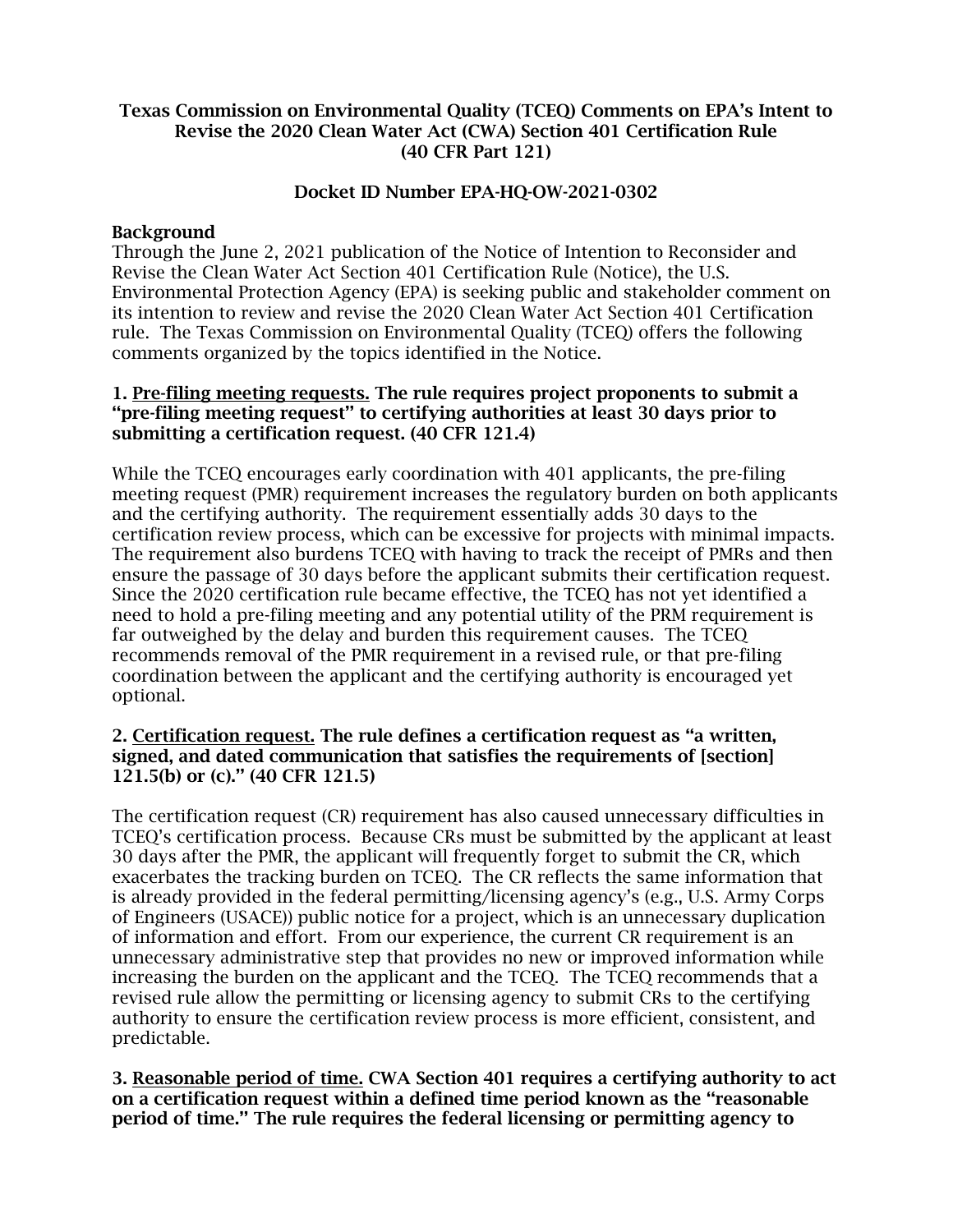determine the reasonable period of time using a series of factors, provided that the time does not exceed one year from the date a certifying authority receives a certification request. Additionally, the rule allows federal agencies to extend the reasonable period of time within that one year time period at a certifying authority or project proponent's request, but does not allow certifying authorities to take any other action to extend or modify the reasonable period of time. (40 CFR 121.6)

With the permitting agency's obligation under the current rule to establish the reasonable period of time (RPOT) within 15 days of receipt of the applicant's CR, TCEQ's experience is that implementation has not always been consistent due to occasional applicant failure to provide the CR to the permitting agency, or permitting agency failure to make the RPOT determination. The request for certification, and therefore the establishment of the RPOT, should come at a stage in the process that ensures the certifying authority has sufficient time to complete their 401 certification review. TCEQ again recommends that the revised rule requires the federal permitting or licensing agency to make the certification request, and that the request is made only after the federal agency provides a draft decision document to the certifying authority.

#### 4. Scope of certification. The rule limits the scope of certification, which includes both the scope of certification review under CWA Section 401(a) and the scope of certification conditions under CWA Section 401(d), to ''assuring that a discharge from a Federally licensed or permitted activity will comply with water quality requirements.'' (40 CFR 121.3)

The TCEQ agrees that the currently defined scope of certification is too narrow and that state certification authority is to be construed broadly and not limited to direct effects of the point source discharge but to the activity as a whole. While the TCEQ agrees that consideration of effects of a project that are unrelated to water quality are outside the scope of a 401 review, consideration of impacts that are tangential to the discharge but that can have significant effects on water quality should fall within the purview of a state's certification review. The TCEQ recommends a revised rule recognize applicable state water quality requirements in rule and law.

5. Certification actions and federal agency review. The rule provides that certifying authorities may take one of four actions on a certification request, including granting certification, granting certification with conditions, denying certification, or waiving certification. The rule requires that certifying authorities include specific information when granting certification, granting certification with conditions or denying certification. Additionally, the rule requires federal agencies to review certifying authority actions to determine whether they comply with the procedural requirements of CWA Section 401 and the 401 Certification Rule. (40 CFR 121.7 and 121.9)

The TCEQ does not support the allowance, in a revised rule, of federal agency review of certifying authority actions for consistency with procedural requirements. Nor does the TCEQ support any circumstances under which federal agencies may reject state water quality certification conditions.

# 6. Enforcement. The rule provides that federal agencies are responsible for enforcing certification conditions that are incorporated into a federal license or